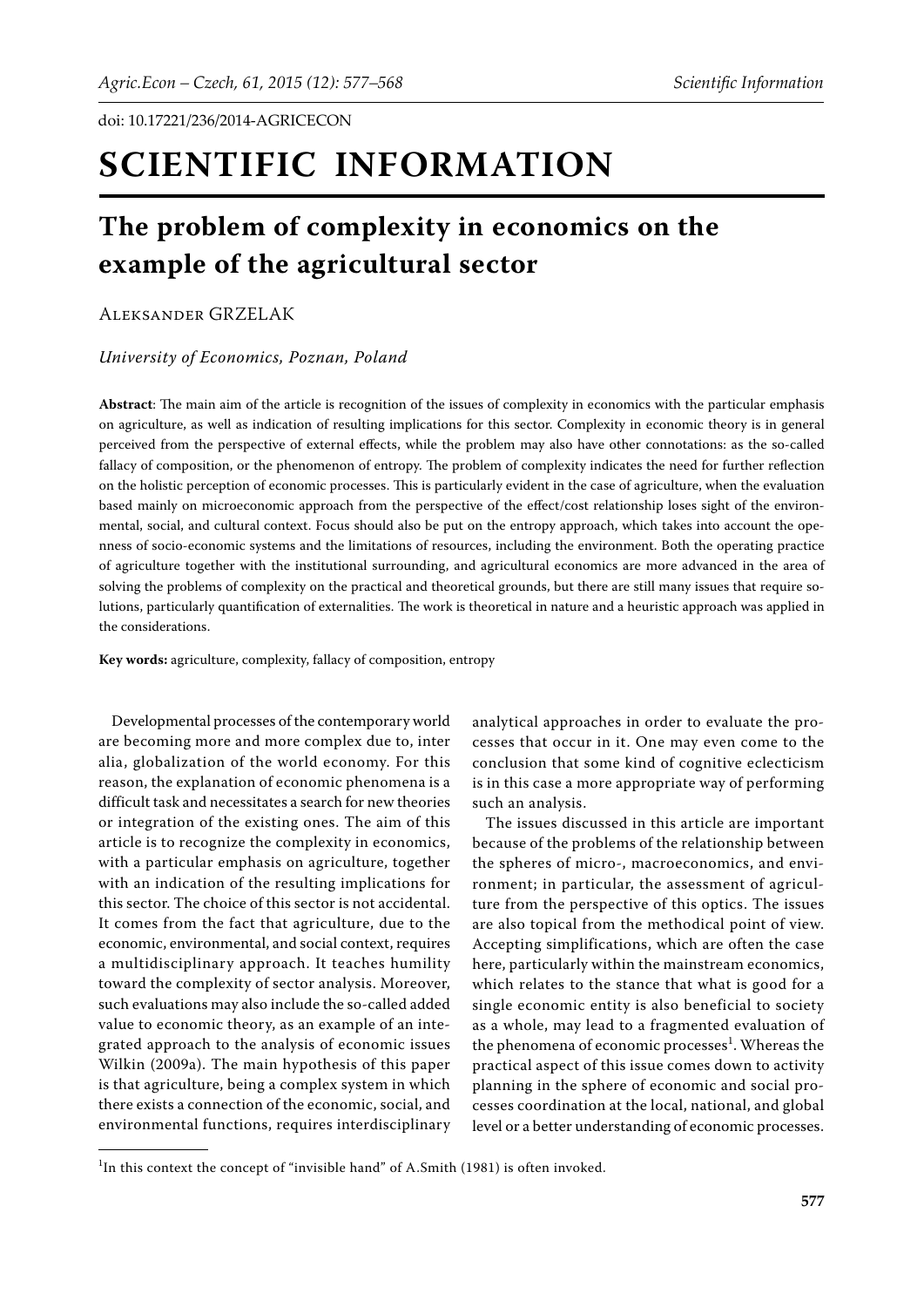The problem of complexity may have different connotations. First of all, as a so-called fallacy of composition – an erroneous transfer of dependences true on one level of analysis (e.g. microeconomic) to another level (e.g. macro, global). The resulting consequences are the costs incurred as well as the over-valuation of some activities and the undervaluation of others, often beyond the operation range of the market mechanism (free resources) what is also connected with market failures Popławski (2013). Complexity can also be understood from the perspective of economic systems being considered a complex adaptive system Gell-Mann (1994), where there are complicated relationships between the elements of these systems. It is often equated with the phenomenon of entropy, i.e. the measure of disorder, in other words, the complication of business processes. The work is theoretical in nature and a heuristic approach was applied in the considerations. The analysis includes references mainly to the EU and Poland.

#### **FALLACY OF COMPOSITION**

The statement that "*a whole cannot be regarded as a sum of the parts*" can indicate the essence of fallacy of composition. What applies to an individual does not work for the whole system. It is due to the lack of the partial optima coordination, permanent changes in economic and social systems, taking external effects into account in to narrow a range, as well as the synergies associated with the mutual relations between the components of the given systems. In this case, the sum of the partial optima (e.g. micro- and macroeconomic, environmental) is not equivalent to a global optimum (Czyżewski 2007). The conflict between the economic, social and environmental objectives leads to the primacy of the former, due to their valuation by the market. Only a mechanism institutionalized by standards and organizations enables an approximation of these objectives (Berkes et al. 2003). In economy we are generally dealing with collective processes (network economy) which are the result of the actions of many business entities. Therefore, it would be an oversimplification to reduce the total to the sum of the components in the evaluation of economic processes. This is especially true in the transition of analysis from the micro to macroeconomic level.

The previous theoretical references to the fallacy of composition can be found in the works of M. Kalecki

and J. Keynes. Based on their experience and research of the global crisis caused by the Second World War, they postulated a need for the coordination of business processes by using the fiscal policy instruments in order to reduce the negative economic phenomena (Kalecki 1962; Keynes 2007). They were repeatedly criticized for the lack of a microeconomic basis of their theory. However, paradoxically, their models built on a large level of aggregation, from the "top", seem to a large extent to limit the fallacy of composition. This results from the fact that in this way the synergy effects, or otherwise defined as emergence, associated with the inter-linkages between the economic system components, are not completely disregarded (Jakimowicz 2009).

Other well-known example of the fallacy of composition is the theorem of Garrett Hardin's "tragedy of the commons pasture" (Hardin 1968). He indicates that agricultural producers seek to maximize their income by using the common pasture and increasing intensity of its use, and thus increase the herd and grazing time. This action is rational for the producer. However, if such behaviour becomes a rule for all producers, it would lead to a tragedy for all of them, due to the of pastures and the impossibility of further use. As indicated by E. Ostrom, the Nobel Prize winner in economics in 2009, thanks to the mutual management of resources one can obtain a satisfactory level of efficiency, thus avoiding the fulfilment of the theorem of G. Hardin. In this case, the rules relating to the use of pastures are needed in order to allow the maximization of social welfare. Hence, through caring for the rationality of fragments of the economic processes, an overall order of the whole community or the global rationality cannot be guaranteed (Pajestka 1990). In a complex, the world rationality is shaped by the interactions between the individuals and the environment (Colander 2000a). In this context, there appears the problem of the global goods (e.g. the Amazon rainforest) and their exploitation and protection, which goes beyond the scope of this article.

The factor that dynamites the discrepancies between the sphere of micro-, macroeconomic and environment, and thus increases the fallacy of composition, is globalization. The current primacy of microeconomic efficiency being the driving force behind the development of many entities, especially those of the international scope, turns out to be an overly expensive path of development from the social point of view. Transferring the costs of environmental degradation and unemployment onto the society raises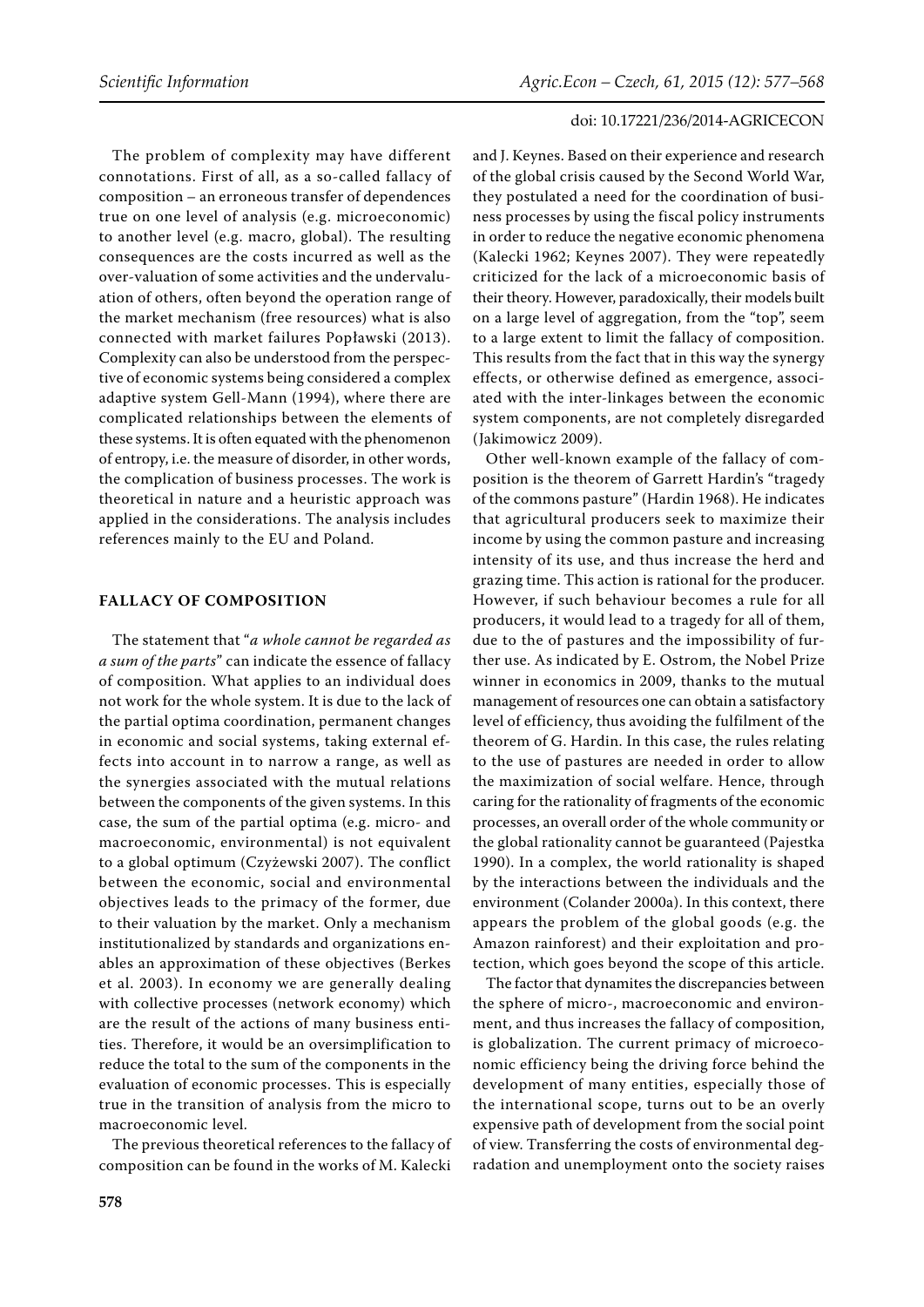a question regarding the criteria for the evaluation of business processes. In the case of agriculture, the over-valuation of microeconomic efficiency, from the perspective of maximization of the production effect in relation to expenditures, may also lead to the fallacy of composition. The point is that these phenomena may be accompanied by negative external effects, like the degradation of the environment, which affects the loss of social welfare. Therefore, there exists a need for coordination at the national and international level to neutralize the globalization costs and the resulting fallacy of composition. A positive example in this regard is the common agricultural policy (CAP) of the EU, where the rules of sustainable development and environmental protection are implemented, while the global competition is limited, with an increase in the flow of production factors between the member states of the EU (Czyżewski 2007).

## **ENTROPY AND ITS CONNOTATIONS IN ECONOMICS**

Issues relating to the complexity are reflected in the phenomenon of entropy. What does it mean? Entropy is a measure of disorder. This concept has been used in physics in the connection with the progress of research on the processes of thermodynamics. In this sense, it is understood as a possibility of processing power in one direction: from the useful energy to useless energy, or from the concentrated state to the dispersed state (Rifkin and Howard 2008). At later points in time, it was also used in the cybernetics, information theory, economics, and statistics (Roeske-Słomka 2011). An increase in advancement of the links between economic units makes the economic and social systems to increase entropy (Tarajkowski 2008), and thus the complexity of the systems. Relationships between the components of complex systems, which include economy, especially the agricultural sector, determine its existence, and at the same time disappear when the system is deconstructed. This is due to the synergy effects (or antagonistic interaction) (Hron and Macak 2013). Such sources can be found in the dynamic interactions between entities.

One can agree with the statement that nature has a constant tendency to change order into disorder, while increasing the degree of disorder (Georgescu-Roegen 1971). Therefore, it becomes necessary to use the economic policy instruments to extend the range of order. In the case of agriculture, order is carried out in the EU countries by the use the instruments of the Common Agricultural Policy. When the analysed process does not compensate for the environmental damage, the short period of validity of products or needs realized according to the criterion of microeconomic efficiency leads to the over-exploitation of environmental goods due to lack of their valuation in the economic calculation. The pressure to gain a competitive advantage makes companies not care about the common good or the resources of future generations (Czyżewski 2007). This problem also draws J. Rifkin and T. Howard's (2008) attention, who stress the need for a change to a paradigm which takes into account the limitation of resources, including the natural ones. According to them, this new opinion approximately corresponds to the "law of entropy". What is also important is the fact that the global economy is growing due to the constant pressure to increase its competitiveness, while the global ecosystem is fixed in terms of capacity to supply energy and raw materials (Zegar 2012). Therefore, what indirectly results from the law of entropy is the fact that it is necessary to change the paradigm in economics from that promoting economic growth to that taking development into consideration, including environmental restrictions.

The experience of the global economic crisis and the increase in the complexity of business processes connected with it make the critique of mainstream economics more and more noticeable. This includes, inter alia, the micro-foundations of macroeconomics (Colander 2000; Wojtyna 2008) or the theories related to the efficiency of markets. Although a faster development of research mathematization can be seen in the mainstream economics, if compared to the incorporation of achievements of other sciences (especially social), there is a tendency to open economy to the achievements of other disciplines (Wilkin 2009a). A notable example may be the development of the so-called economics of complexity (Arthur 1994). Its interdisciplinary nature, the rejection of the single market equilibrium, the abandoning of the extended formalism, the "humble" attitude towards the complexity of economic systems could constitute an attractive alternative in economic research (Beinhocker 2006). The weakness may be the lack of a methodology developed at a satisfactory level (Grzelak 2010). These tendencies in some extent coincide with the so-called entropy approach, which emphasizes that the current economic theory is based on the wrong paradigm. Economy cannot be treated as a closed and autonomic system, which does not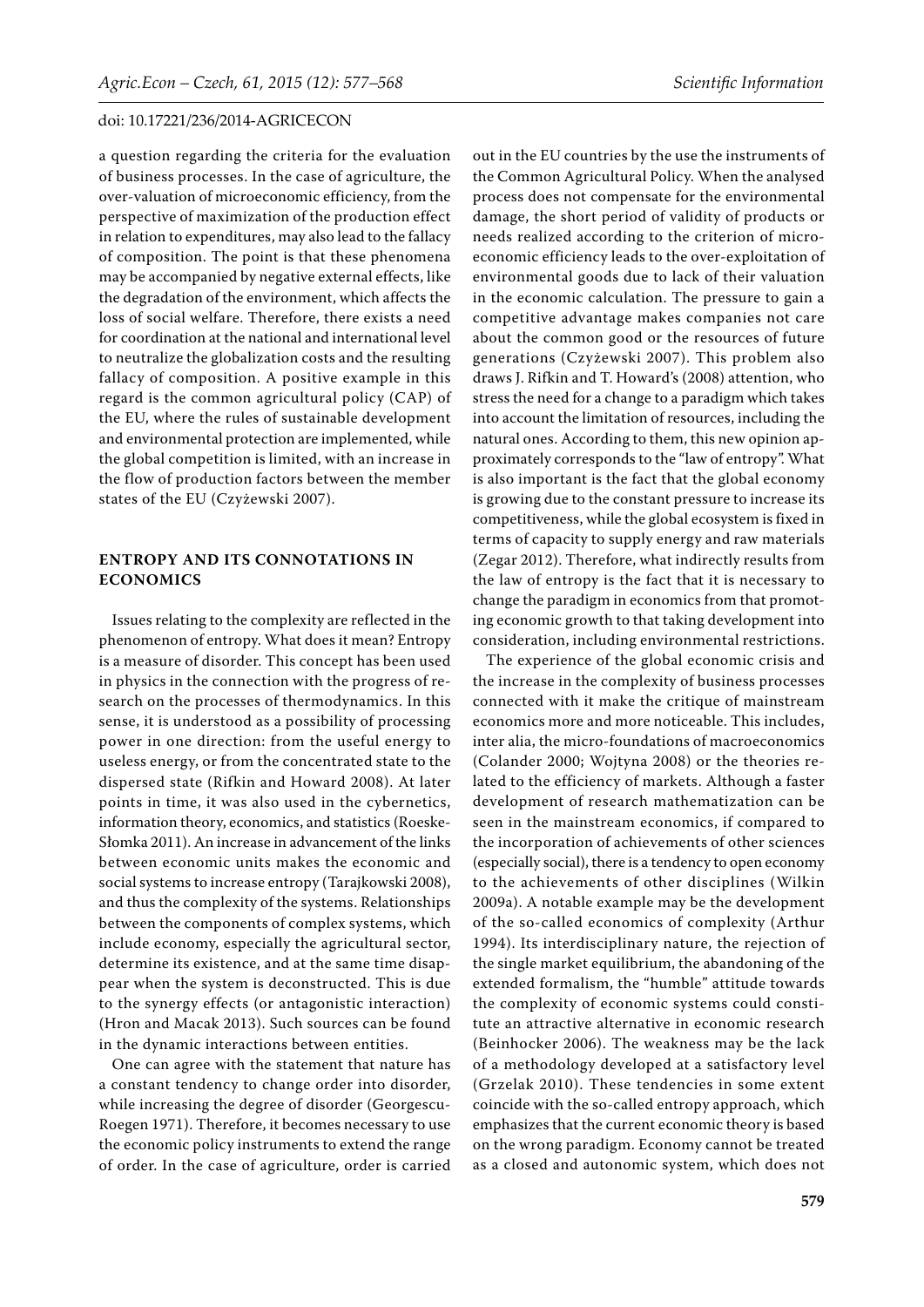integrate with others. This results from the interrelationships that take place at the interface between economy, environment and society.

In the case of agriculture, it can be concluded that the degree of entropy is high. This is mainly because of the strong dependence of the agricultural producers' economic situation: the dependence on agro-meteorological conditions, its significant atomization, and a notable increase of the energy consumption of this sector, also in connection with the processes of the production concentration. This could be particularly evident in agriculture if the Glansdorff-Prigogine's principle is accepted (Glansdorff and Prigogine 1971), which assumes that the socio-economic development is based on trying to reduce entropy. The inclusion of this sector to the EU CAP instruments helped to reduce the growth of entropy. This concerns, in particular, the creation of an institutional system that provides a greater stability of functioning and organizing of the sector (Czyżewski 2007). On the other hand, in the context of the stronger links of agriculture with the market environment and a wider range of the integration of prices between food markets in the world as well as turbulence in global markets (including financial markets) visibly influence the sector by negatively affecting its stability. Thus, there occur changes in the interaction between agriculture and environment. These relationships have become more diverse despite the weaker importance of agriculture in the economy regarding its contribution to creating the GDP. This, in turn, results from its importance in meeting the human needs, not only in terms of food consumption, but also creation of public goods (landscape, environment, culture).

The dominance of economization of socio-economic processes leads to agriculture being underestimated in many cases. This mainly concerns the creation of public goods. As a result, agriculture 'suffers' from the problem of a limited capacity to increase land productivity (Capra 1982). With the existing barriers of substitution of production factors, an increase in the productivity of land is accompanied by an increase in entropy, which comes at high energy intensity. Whereas in the traditional agriculture energy came from internal sources, the progress has started a rapid increase in the demand for energy, which largely came from the external sources (Czaja 1997), which negatively affected the agriculture-environment relationship.

There are also attempts to use the entropy approach to evaluate the sustainability of agriculture (Asgharipour and Kocheki 2005). From this perspective, a better use of energy inputs, including the limitation in the use of fertilizers, leads to an improvement in the field of sustainable development of agriculture. At the same time, according to the research carried out in Northern Germany, various types of plants reach different values of the overproduction of entropy (Steinborn and Svirezhev 2000), which directly affects the processes of agriculture (environmental) sustainability and indicates that there exists the need to diversify agricultural production from this perspective. It cannot be disregarded that, provided the valuation process in agriculture is supplemented with the issue of energy flow together with indication of its balance (Georgescu-Roegen 1971), or the energy theory of value (Czaja 1997), then it could be proven that farms with less intensive production are more effective than it results from the existing analysis from the perspective of the effect/ outlay relationship. For example, an American study (Patzek 2008) shows that an intensive production of maize, in contrast to organic production, generates a considerable entropy. The effects of these processes are the degradation of soil, water, and atmosphere.

## **THE IMPLICATIONS OF THE COMPLEXITY ISSUE IN AGRICULTURE**

In the evaluation of the developmental processes of agriculture, a traditional neoclassical approach, based on the mechanistic view of the world (Bisaga et al. 2010) and describing farms from the perspective of costs and income function, is insufficient. It results, among others, from the realization of the economic, social, and environmental functions, which leads to the appearance of external effects. Thus agriculture has the properties of the emergent system<sup>2</sup>. The existing pressure to increase food production in view of the forecasted increase of world population to nine billion in 2050 (Agriculture and Climate ... 2010) stimulates the growth of the capital means of production in agriculture, use of efficient technology and concentration of production. The development of farms meeting these requirements is effective from the microeconomic point of view. On the other

 $^{2}$ The system in which there are difficulties with the description and analysis of the feature of the irreducible to the properties of elements that make it up.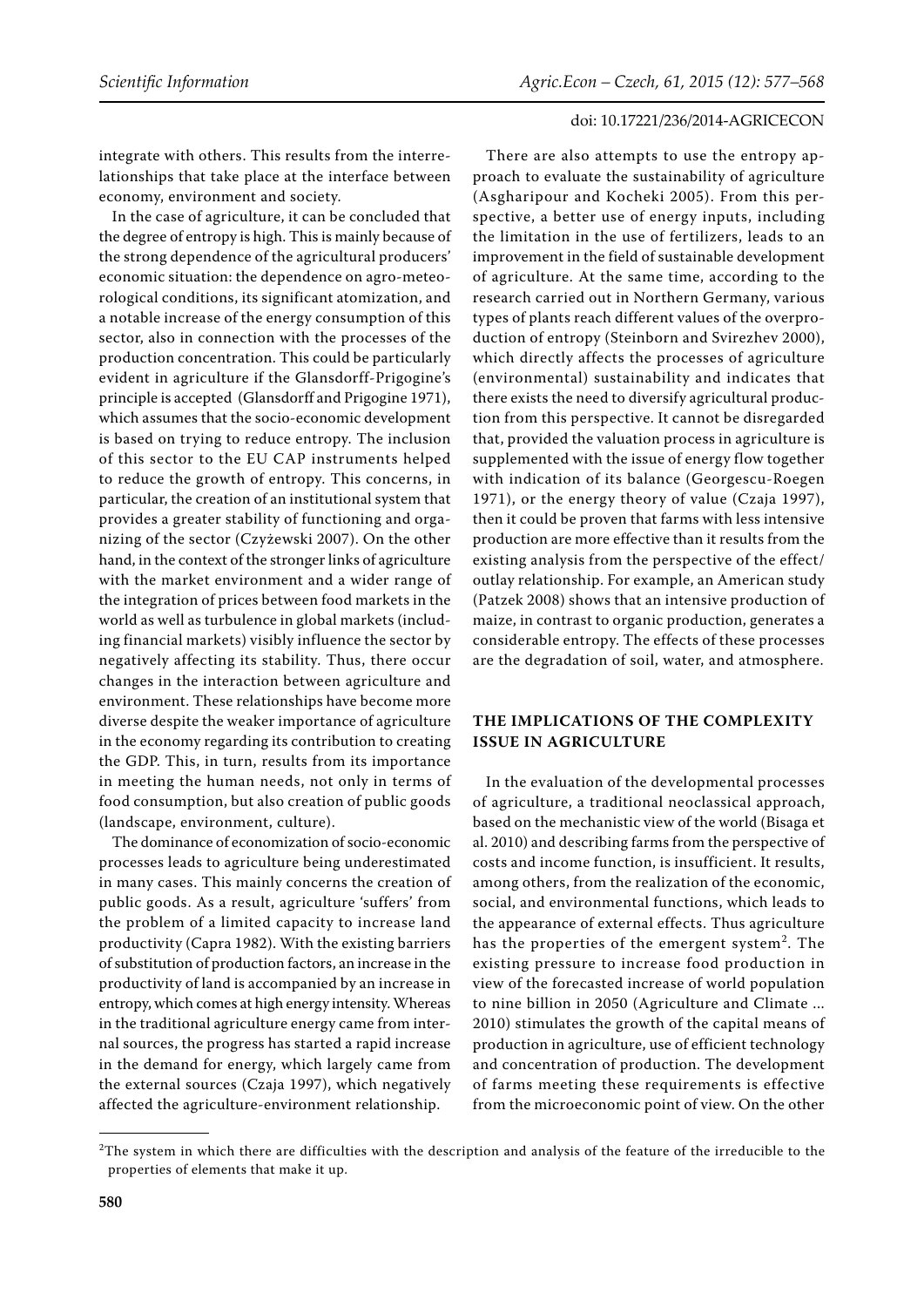hand, in the economic calculation conducted by these entities, the costs of the environmental degradation resulting from the excessive fertilizer use, livestock density**,** and monocultures are not included. There also appear social costs associated with the ousting of family farms with a lower scale of production from the market, which, in turn, creates structural unemployment. From the economic theory point of view, this is not something extraordinary. However, the problem is that in the agricultural sector due to the low mobility of productive resources, and the low reproduction capability of production factors, the right of the marginal revenue equalization of production factors works to a limited extent. That is why the weaker entities, due to the lack of alternatives in terms of market activity, may continue to operate in the market at the low efficiency of production factors applied and the depreciation of assets (Makinen et al. 2009). In addition, there are environmental limitations when it comes to increase the efficiency of the primary production factor, which is the land.

Complexity in agriculture is also associated with a complex system of the mutual feedback and dependencies occurring at the level of the farm itself, as well as on the point of contact with its surroundings. That is why the current market impulses are for farms only one of the elements of the control variables (Kulawik 2008). Others, in turn, relate to the conditions of existence of the farm family, changes in the profitability prospects, and the instruments of agricultural support. Furthermore, what is also notable is the issue of inseparability in agriculture, which is closely linked with the issue of complexity. On the one hand, this regards the interdependencies in the production of agricultural products (the dependence between the livestock and crop production – feed), and on the other, linking the production, social, and cultural function in an agricultural farm. Moreover, in the case of the food economy, we have also to deal, in the context of complexity, with non-harmonizing subsystems due to the much higher degree of market concentration in the agricultural environment (the sphere of supply and food processing). It manifests in differences in the microeconomic efficiency, the scale of production, and it leads to the perturbation in the development of agriculture. These phenomena

require that the evaluation of the functioning of this sector should be interdisciplinary, taking into account the economic, environmental and social contexts. The latter was particularly evident in the case of the labour market situation in Poland in the 90's. Agriculture and rural areas, by absorbing the negative social effects of economic transformation (the transition of the economy from the planned to market economy) and maintaining the increased labour resources in the form of hidden unemployment<sup>3</sup>, fulfilled the role of a catalyst in the labour market. It made it more difficult to increase the agricultural income and inhibited the structural changes in agriculture. Thus, we can speak of the fallacy of composition, that is, the inadequacy of assessments at the microeconomic (low efficiency) and macroeconomic level (providing jobs and limiting spending in the social sphere of the state).

The need to take into account many variables, often non-quantifiable, which are not the subject of market transactions, necessitates the use of heuristic, or deductive, references in agriculture. The main feature of external effects is that they are not subject to market transactions (Zegar 2010). This is also important from the point of view of estimating the potential losses borne by the entire society under the irrational use of environmental resources. The market mechanism usually leads to an excess of the negative external effects and the deficiency of the positive ones at the socially desirable level, as well as to the suboptimal allocation of these effects (Samuelson and Marks 1998). In turn, the agricultural producer may not have the motivation to increase them, while on the other hand the negative external effects may be limited (Zegar 2007). The external effects complicate the evaluation of the economic situation of entities, especially in agriculture, and they are the essential factors for determining the quality of life. Due to the lack of a market for these effects, there are difficulties with their valuation.

Currently there can be observed an increase of interest in research in the area of external effects in agriculture and its environment (Falkowski 2010). This regards primarily the identification and quantification of external effects, as well as the valuation of natural resources, landscape and culture. This is important in the construction of public support for

 $\rm ^3$ This unemployment in Poland results from the lack of alternative job opportunities outside agriculture, as well as legislative conditions, i.e. lack of possibility to register as unemployed in the Employment Office if someone possesses more than 2 hectares of land, which also applies to members of the farm. The estimates of hidden unemployment in rural areas in Poland range from 700 thousand to 1.7 million people (2012).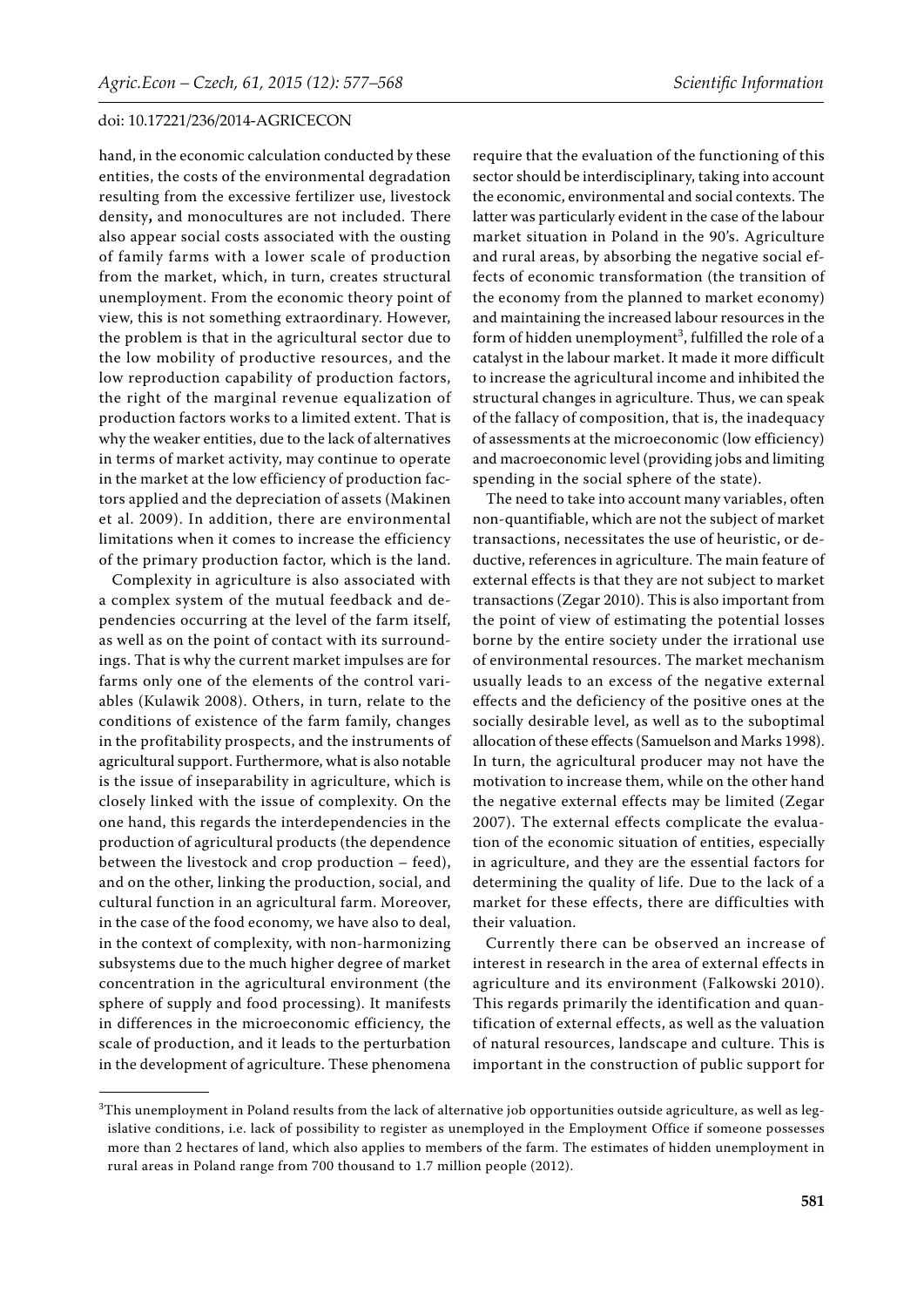these effects. Although these studies are generally subjective in nature, often using the contingent valuation method, the hedonic or experimental (choice experiment) valuation, they shed a new light on the complexity of agriculture. Although each of these methods has its limitations and they are based mainly on indirect estimates, they are practical implications in the field of the research of instruments that can support this sector and rural areas, which would maximize the targets of social stakeholders. On the other hand, the lack of inclusion in the economic models of these effects may considerably overestimate some form of activity (e.g. the industrial farm of fattening of animals), and to underestimate others (family farms with mixed production profile), which may distort the evaluation in the societal perspective (Grzelak 2010). It is generally easier for family farms to connect the microeconomic efficiency with the social and environmental efficiency<sup>4</sup>. This is due to, among others, maintaining the viability of rural areas. In addition, due to the insufficient level of income from farming, these farms are stimulated to seek the off-farm sources of income, which contributes to the multifunctional development of rural areas.

At the microeconomic level the competitiveness criterion is determined by the equilibrium price, which generally does not take into account the external effects associated with these processes, including social costs. Moreover, these effects are not the criterion for the decision making by farmers (Zegar 2011). Therefore, it requires the institutionalization of activities (by standards or organizations) aimed to internalize these effects, as well as the identification of the non-market functions of agriculture (Wilkin 2009b). It concerns both stimuli: negative in the form of fees (e.g. environmental), fines, limits (e.g. restrictions in subsidy for the with very large-scale of production), taxes; and positive – favouring certain pro-environment behaviours, the implementation of the Code of Good Agricultural Practices, as well as

the actions tending to including these elements into the economic calculation (Grzelak 2010).

Multifunctional agriculture, despite the fact that from the perspective of the microeconomic efficiency (ratio of effect/outlet) it may be relatively inefficient, when taking into account the effects associated with the creation of public goods and thus satisfying social needs, creates a relatively greater value for the socio-economic system. As indicated by some studies (Constanza et al. 1997), the value of environmental goods may even surpass the value of agriculture products and services valued by the market. Despite the maximization of the individual effects of agricultural producers in farms with a high intensity of production, the cost of this phenomenon, especially the imbalance of achieving the production and environmental targets, is borne by the society through, for example, the environmental degradation and the consumption of unhealthy foods<sup>5</sup>. On the other hand, so far the farmers, e.g. in the EU, incurred the costs for generating the negative external effects only to a small extent (Bortłomiuk 2006). Research (Krasowicz 2005; Wrzaszcz 2012) shows that particularly the a farms specializing in the production of milk which use agricultural land – pasture, are very likely to integrate the environmental and economic objectives. It is the basis for a further development of this type of production in Poland, particularly in regions especially predisposed (East and North-East Poland).

The evolution of support directions of the CAP (EU) taking place in the recent decades<sup>6</sup>, which conditions the farm support on the maintenance of environmental standards (e.g. the principle of cross-compliance<sup>7</sup>), meeting the requirements for crop diversification, the maintenance of existing permanent grasslands and pro-ecological areas ("greening", CAP 2014–2020), the introduction of the modulation mechanism, support for the areas less-favoured for agriculture (LFA), the payments for extensification of livestock farming or the support for reforestation, include the existence of the

<sup>4</sup> For example, a study carried out by W. Wrzaszcz shows that environmental and economic sustainability (ensuring income parity for family member full-time workers on the farm) farms was achieved in 13% of farms engaged in agricultural accountancy of the FADN system in Poland. The average acreage of land used for these units was 53 hectares (Wrzaszcz 2012).

 $^5$ For example, the research shows that the total external costs of the UK agriculture in 1996 amounted to 2.3 billion pounds, which gives about 208 pounds per 1 hectare (Pretty et al. 2000).

 $^6$ Changes in this area can initially be observed in 1992 in the Regulation EEC 2078/92 on agricultural production methods in accordance with the requirements of environmental protection and landscape conservation.

 $^{7}$ The principle of cross compliance means a relation between the amount of the obtained direct payments (in the framework of the EU CAP) with the fulfillment of specific requirements for the animal well-being or protecting the environment by the beneficiaries (farmers).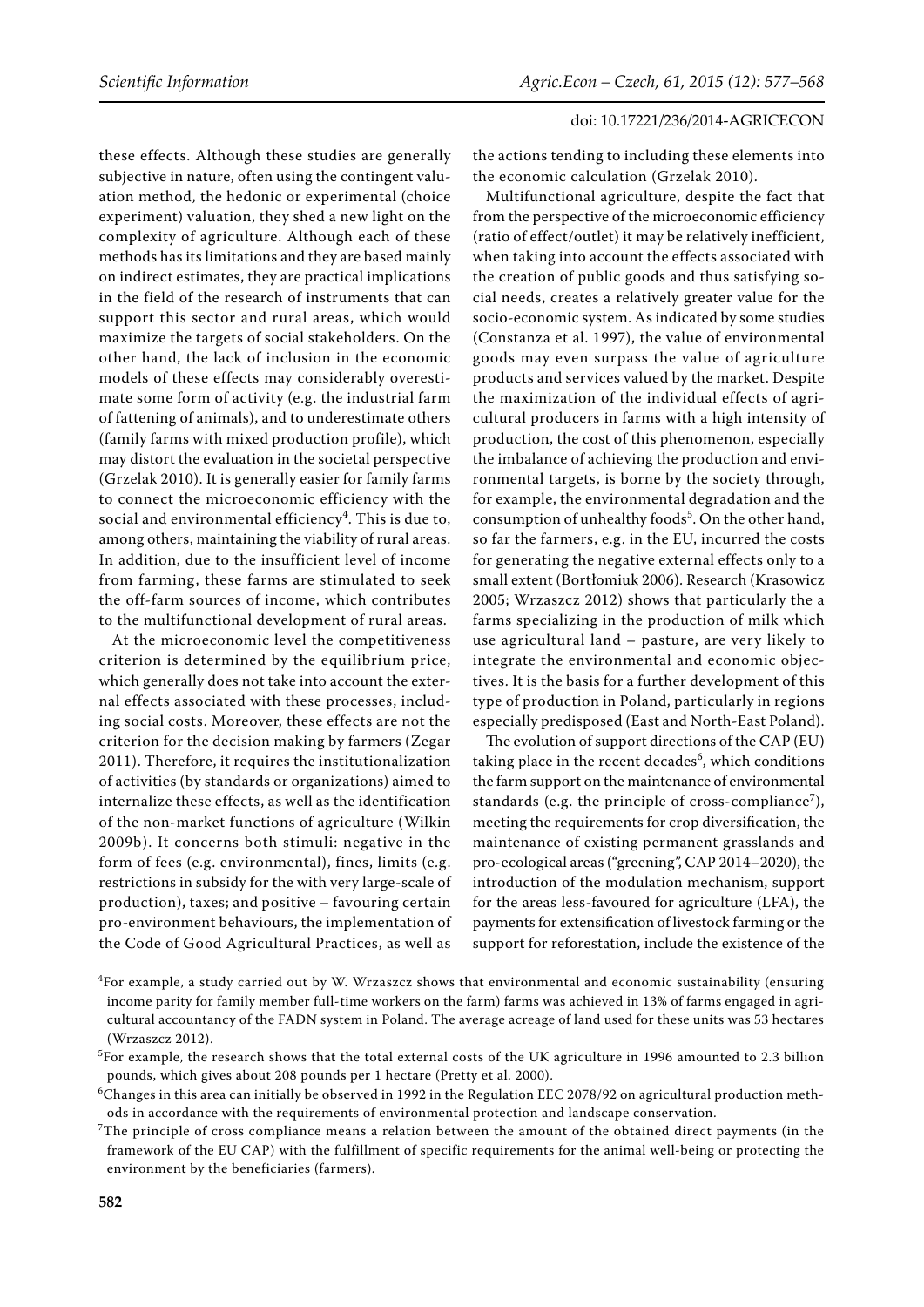complexity of operation in agriculture and rural areas. It neutralizes the cost of the fallacy of composition and the increase of entropy. A particular importance can be attributed to the most common instrument of the EU CAP – direct payments. Due to the fact that they perform the income, environmental, and social functions, one can state that they are factors that enable a tighter connection between the macro-, microeconomic and environmental rationality. Consequently, it limits the fallacy of composition, and thus allows for the sustainable development of agriculture.

Previous reports (The reform of… 2008) show that, e.g. in France, the UK or Italy in the farms with intensive production techniques, the principle of cross-compliance has enabled a reduction of negative external effects. However this does not solve the problem in its entirety. In the case of the livestock pig farming, the support for these farms by direct payments is often low due to the small scale of plant production to which the payments refer. For example, in Germany, there exists an additional protection in the form of solutions regarding the construction law, which protect against the construction of buildings that would host the production dangerous to the environment.

The analysed issues of complexity indirectly concern price and environmental dumping, which are especially reflected in the food trade between foreign partners. They cause the distortion of markets and instability (Josling 1993). In the case of price dumping, despite the limitations of direct support to food exporters under the WTO agreements, there is the possibility of an indirect influence (e.g. subsidies to insurance, product promotion, support for investment), which translates into competitive prices. The progress in the liberalization of world trade can lead to a drop in food prices in the EU countries, and this, in turn, leads to a reduction in the farmers' income. There may appear the fallacy of composition based on the fact that what is good for society in the form of lower prices of food products is not beneficial to farmers. In such case, the means of compensation in the EU may include, among others, direct payments to farmers, which enable compliance with the sanitary, veterinary, quality, or rules relating to the maintenance of biodiversity in agricultural production (Czyzewski and Stepien 2010). This indirectly allows maintaining the viability of rural areas. Such kind of support distorts the international competition to a lesser extent, while taking into account the environmental criteria. As a result, the indirect beneficiary of these activities is the whole society (Wilkin 2003). At the same time, social spending from the state budget is limited to that part of agricultural producers, who would not be able to cope with the competitive pricing. In this way, direct payments can neutralize the fallacy of composition.

In the case of different standards and solutions to environmental issues between different countries, there is the possibility to compete in the global market with food products with worse health and nutritional values. For example, the EU countries have achieved relatively high standards of quality of food production and animal welfare. However, this is connected with higher production costs, which can<sup>8</sup> weaken the price competitiveness in the world market<sup>9</sup>. At the EU level, another contradiction connected with the problem of complexity appears. The point is that whereas it is in the interests of agricultural producers to increase the income by direct support (first pillar of the EU CAP), the taxpayers (consumers) are more interested in realization of the public goods that are associated with the instruments included in the second pillar of the EU CAP. It seems that the changes proposed in the instruments of the CAP for the period 2014–2020, and related to the so-called "greening", meet those expectations and allow for more synergy between these diverse approaches. The challenge at the level of the EU CAP remains the question of a further remuneration provided to agriculture by the support system $^{10}$  for the creation of public goods of the social and environmental context.

It is not without significance for the preventing of costs associated with the complexity in agriculture to promote the development of ecological awareness, the creation of property rights to resources, protecting water resources, and maintaining the biodiversity. For this reason, farmers are depositaries of natural resources, while the management of these resources is a responsibility of the general public. As shown by the research (Moller et al. 2008), biodiversity decreases with the increase in the intensification of agriculture,

<sup>&</sup>lt;sup>8</sup>It remains an open question of how much high quality standards influence the substitution of price by quality competition on the world market.

 $9$ Results of a simulation indicate that changes in environmental policy in the United States in relation to agriculture could change world food prices by as much as 9% (Whalley 2004).

 $10$ On the other hand, it is also about creating disincentives in order to prevent the creation of negative external effects.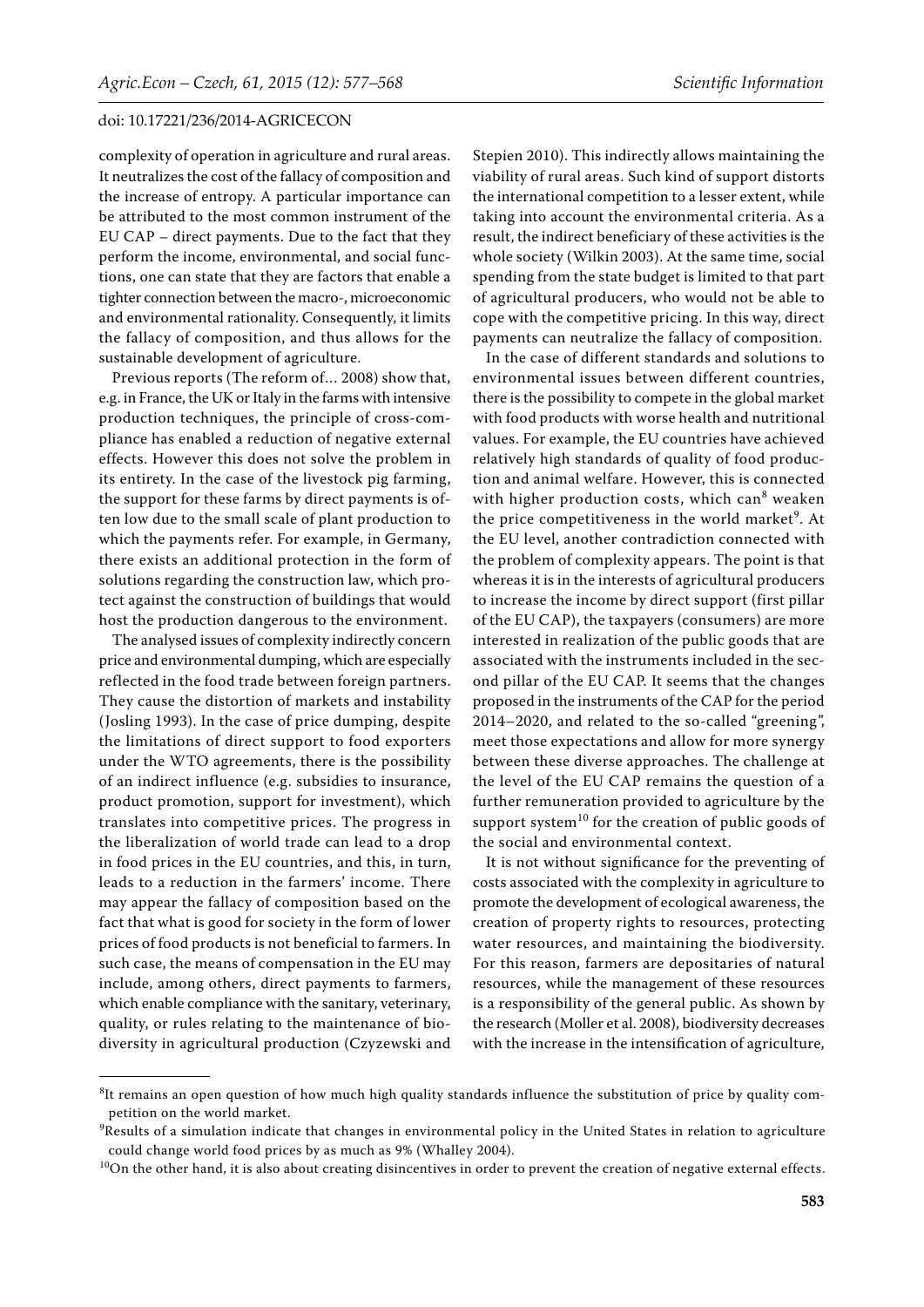or, in other words, predisposing the values evaluated by the market (not necessarily by the society). One can even state that sustaining economic, social, and cultural viability, or rustic landscape in rural agriculture is also a public good shaped by agriculture (Zegar 2011).

## **CONCLUSION**

The problem of complexity indicates the need for a deeper reflection on the holistic perception of economic processes, as well as an excessive formalism in their modelling. This is particularly evident in the case of agriculture, where evaluating based on the microeconomic approach through the perspective of the effect/outlet relationship loses sight of the environmental, social and cultural context. This is due to the fact that the market for these goods operates only to a limited extent, and there are widely different time horizons relating to the appearance of such effects (economic, environmental, and social). Therefore, the dilemma of how to divide the issue between the market and the state should be replaced with another one: how the market and the state should work together to encourage the emergence of synergies and adaptations of the socio-economic system in accordance with the social valuation of these phenomena.

Difficulties of economics in explaining reality are related to the constant evolution and complexity of socio-economic systems. The use of the (neo)classical economic theory that expresses the microeconomic rationality is not sufficient in the context of the complexity of business processes, the appearance of emergent properties and thus the importance of increasingly stronger external effects. Therefore, paradoxically, agricultural economy is more advanced in study of the complexity and has the chance to enrich the general theory of economics with an integrated approach to the evaluation of economic phenomena (Wilkin 2009b).

Agriculture, being a complex system, requires in the evaluation of developmental mechanisms an interdisciplinary approach based on different economic theories. This also includes the entropy approach, which takes into account the open character of socioeconomic systems, and the limitation of resources, including the natural ones. In this area, one may find a variety of cognitively inspiring achievements in such trends of economics as the economics of complexity or the new institutional economics. They allow a more complete look at the issues of the development in the agricultural sector and the treatment of rural

space as a public good for the whole community of the EU (Forum Inicjatyw… 2010).

One should positively assess the current trends of the EU CAP, which accommodate a wider valuation of the processes in agriculture and its social and environmental surrounding, and positively influence the reduction of entropy and the cost of the fallacy of composition. One can observe the evolution of the policy in such way as to increase the rationality of the social and environmental cost of microeconomic productivity associated with the support of agricultural producers. But it would be utopian to expect a complete elimination of the negative effects of the complexity that are expressed with the discrepancy between rationality at the micro-, macroeconomic (social) and environmental levels. That is why there is a need for a broader perspective on the issues of efficiency of agricultural production, environmental quality, and the social context of the agricultural market adjustments.

Both the operating practice of agriculture together with the institutional surrounding, and agricultural economics are more advanced in the area of solving the problems of complexity on the practical and theoretical grounds in comparison to other sectors, as well as the overall economy. Especially in the recent decades, there has occurred a significant acceleration in this field. In this way, the research on the sector known as decadent, with dwindling share in the GDP, can be helpful (on the basis of cognitive references) for a better understanding of economic processes in the non-agricultural areas. This is centred on a holistic approach through the synthesis of the economic, natural and social sciences, a broader accommodation of the external effects of economic processes in the economic analyses and economic calculations, as well as the creation of public goods. There also exists a need for a further research and action within the area of complexity of socio-economic systems at the national and international level. This has been highlighted by the recent experience of the economic crisis from which it may be concluded that the recognition of the reasons for its occurrence lays beyond the analysis of the changes in demand, supply, prices, or cyclical fluctuations in the economy.

#### **Acknowledgements**

I would like to thank Professor A. Czyżewski (University of Economics in Poznań, Poland) for the inspiration connected with the issues of the article.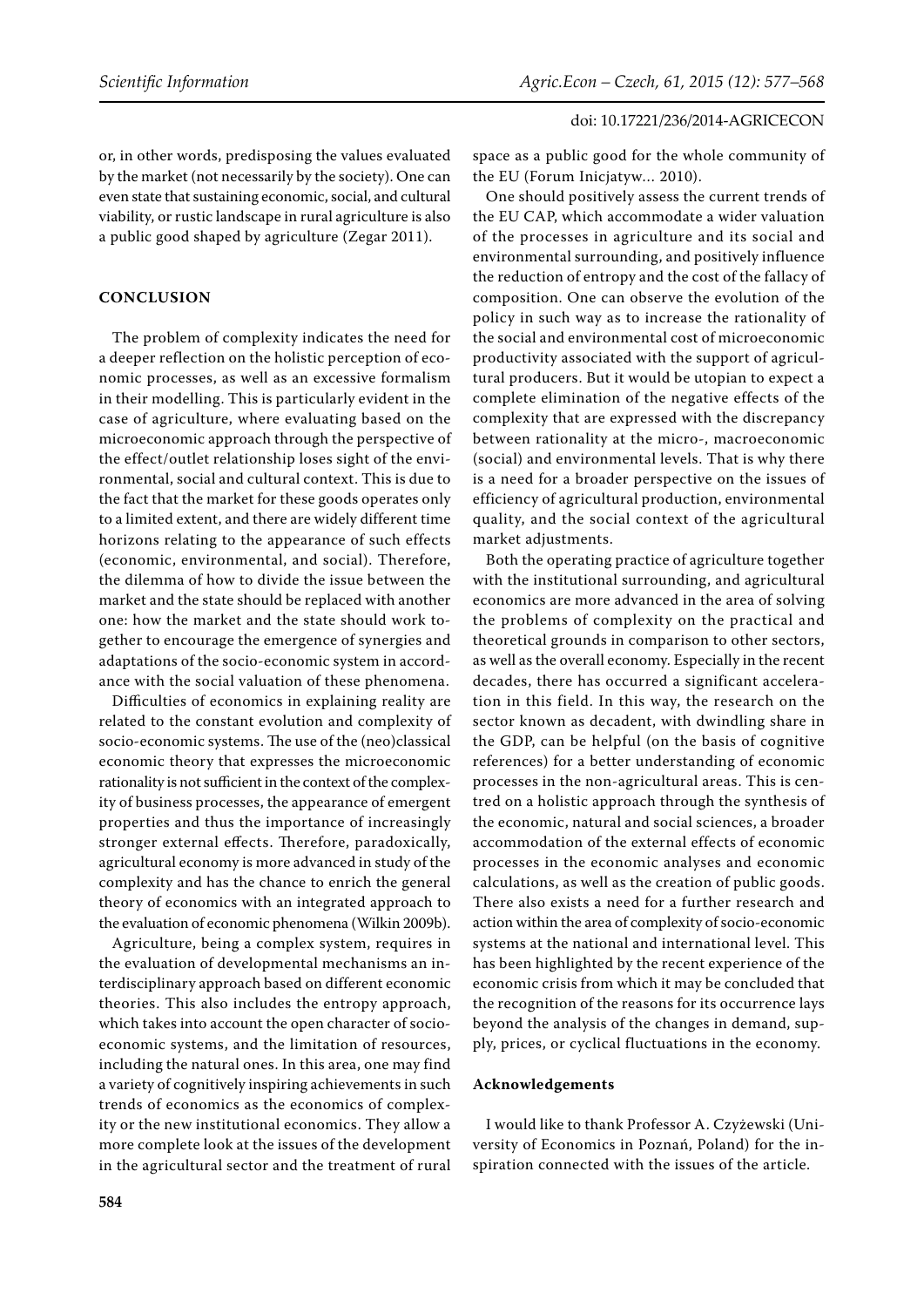#### **REFERENCES**

- Agriculture and Climate Change (2010): New Concept Proposals from Policymakers and Industry, Final Statement. Berlin Ministers' Summit, Berlin.
- Arthur B. (1994): Increasing Returns and Path Dependence in the Economy. University of Michigan Press, Ann Arbor.
- Asgharipour M., Kocheki A. (2005): Using entropy for quantifying sustainability in agricultural systems: a case study in thorough research station. In: Proceedings Sustainable development of energy, water and environment systems, Dubrovnik, June, 5–10, 2005,  $3:55-66$ .
- Bisaga A., Sokołowska S., Szwiec P. (2010): Ednogenne i Egzogenne Warunki Trwałego Rozwoju Towarowych Gospodarstw Tolnych Regionu Opolskiego. (Exogenous and Endogenous Conditions for the Sustainable Development of Commercial Farms in Opole Region.) Wyd. Uniwersytetu Opolskiego, Opole.
- Beinhocker E. (2006): The Origin of Wealth, Evolution, Complexity, and the Radical Remaking of Economic. Harvard Business School Press, Cambridge.
- Berkes F., Colding J., Folke C. (2003): Navigating Social-Ecological Systems. Buildings Resilience for Complexity and Chang. Cambridge University Press, Cambridge.
- Bortłomiuk A. (2006): Przyczyny i Skutki Wzrostu Zainteresowania Aspektem Środowiskowym w Polityce Rolnej UE. (Causes and Effects of Increased Interest in Environmental Aspect in EU Agricultural Policy.) Roczniki Naukowe SERIA, VIII: 59–63.
- Capra F. (1982): The Turning Point. Science, Society, and the Rising Culture. S imon & Schuster, New York.
- Colander D. (ed.) (2000): The Complexity Vision and The Teaching of Economics. Edward Elgar Publishing Ltd., Cheltenham.
- Colander D. (2000): The death of neoclassical economics. Journal of History of Economics Thought, 2: 127–142.
- Constanza R., d'Arge, R. de Groot R., Farber S., Grasso M., Hannon B., Limburg K., Naeem S., O'Neill R.V., Paruelo J., Raskin R.G., Sutton P., van den Belt M. (1997): The Value of the World`s Ecosystem Services and Nature Capital. Nature, 387: 253–259.
- Czaja S. (1997): Teoriopoznawcze i Metodologiczne Konsekwencje Wprowadzenia Prawa Entropii do Teorii Ekonomii. (The Epistemological and Methodological Implications of the Introduction of the Law of Entropy to Economic Theory.) Wyd. AE we Wrocławiu, Wrocław: 170–195.
- Czyżewski A. (2007): Globalizacja Golemem Współczesnej Cywilizacji. (Globalization – the Golem of Modern Civilization.) Kwartalnik Nauk o Przedsiębiorstwie, 4: 65.
- Czyżewski A., Stępień S. (2010): Wokół Problemu "Błędu Złożenia" we Wspólnej Polityce Rolnej UE, Instrumentarium Wspólnej Polityki Rolnej. (The Problem of "Fallacy of Composition" in the Common Agricultural Policy of the EU, the Instruments of the Common Agricultural Policy.) Zeszyty Naukowe Szkoły Głównej Gospodarstwa Wiejskiego w Warszawie: Problemy Rolnictwa Światowego, 10: 13–21.
- Czyżewski B. (2007): Instytucje w tworzeniu struktur agrobiznesu. (Institutions in the creation of structures of agribusiness.) In: Czyżewski A. (ed.): Uniwersalia polityki rolnej w gospodarce rynkowej ujęcie makro i mikroekonomiczne. Wyd. AE, Poznan: 57–98.
- Fałkowski J. (2010): Wielofunkcyjność rolnictwa jako przedmiot analizy ekonomicznej. (The multifunctionality of agriculture as a matter of an economic analysis.) In: Wilkin J. (ed.): Wielofunkcyjność rolnictwa. Kierunki badań, podstawy metodologiczne i implikacje praktyczne. Wyd. IRWiR, Warszawa: 53–73 .
- Forum Inicjatyw Rozwojowych: Wspólna Polityka Rolna po 2013 roku – Propozycje Zmian (2010): (Forum Development Initiatives: The Common Agricultural Policy after 2013 – Proposals for Change.) Wieś i Rolnictwo, 2: 9–19.
- Gell-Mann M. (1994): The Quark and the Jaguar. Adventures in the Simple and the Complex. Henry Holt and Company LLC, New York: 3–122, 329–270.
- Georgescu-Roegen N. (1971): The Entropy Law and the Economic Process. Harvard University Press: 4–21.
- Glansdorff P., Prigogine I. (1971): Thermodynamic Theory of Structure Stability and Fluctuations. Wiley-Interscience, New York.
- Grzelak A. (2010): Problem Złożoności w Ekonomii w Kontekście Procesów Globalizacji. (The Problem of Complexity in Economics and Processes of Globalization.) In: Grzelak A., Pająk K. (eds.): Nowe trendy w metodologii nauk ekonomicznych i możliwości ich wykorzystania w procesie kształcenia akademickiego, Vol. I., Wyd. UE w Poznaniu, Poznań: 121–138.
- Hardin G. (1968): The Tragedy of the Commons. Science, 13: 1243–1248.
- Hron J., Macak T. (2013): Synergistic effect in the management of agricultural production. Agricultural Economics, 11: 489–495.
- Josling T. (1993): Protectionism in agriculture: Slow progress towards freer trade in agricultural products. Open Economies Review, 4: 211–228.
- Kalecki M. (1962): Prace z Teorii Koniunktury 1933–1939. (The Works of Economic Theory 1933-1939.) PWE, Warszawa: 10–87.
- Keynes J. (2007): The General Theory of Employment, Interest and Money (1936). Macmillan, London.
- Kulawik J. (2008): Główne Problemy Polityki Finansowej w Rolnictwie Polskim. (The Main Problems of Finan-